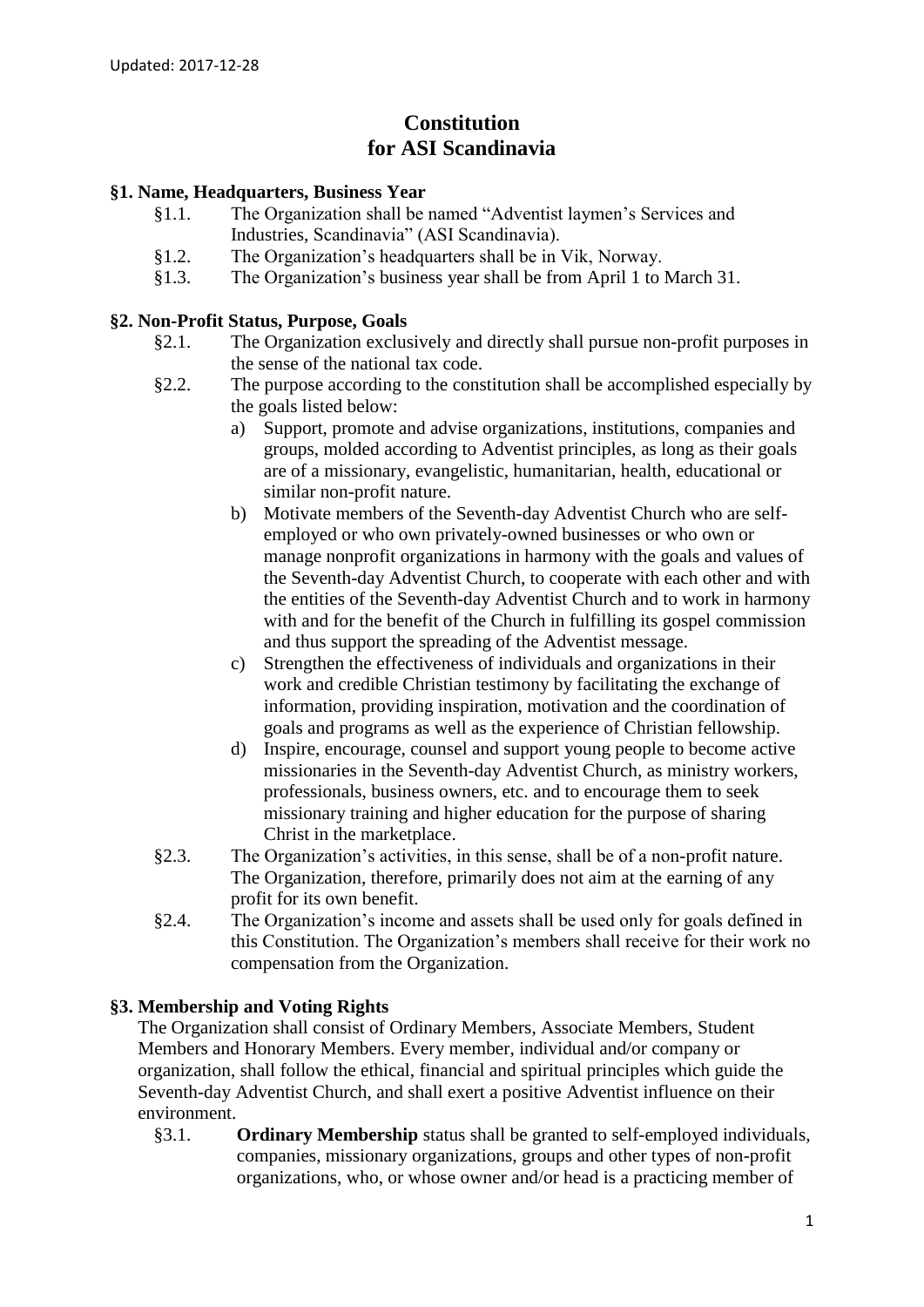the Seventh-day Adventist Church but whose organization is not directly or indirectly controlled by the Seventh-day Adventist Church. Such membership shall be in the name of the organization. It shall be safeguarded that the management of the companies, missionary and other non-profit institutions, organizations and groups shall operate in harmony with the principles of the Seventh-day Adventist Church. Before admission to Ordinary Membership the organization, company or group to be admitted shall have been in existence for at least one year. Start-ups are encouraged to temporarily become Associate Members.

- §3.2. **Associate Membership** status shall be granted to executives of companies as well as professionals (physicians, psychologists, pharmacists, lawyers, tax consultants, corporate consultants etc.) who are employed by an entity which they do not control and who are practicing members of the Seventh-day Adventist Church.
- §3.3. **Student Membership** status shall be granted to people over 18 years of age, who are enrolled in a missionary training course or a professional level of higher education, or are actively involved in missionary work, and who are a member of the Seventh-day Adventist Church. A person who qualifies according to this shall remain eligible for student membership for up to three years after they have finished such qualifying activity.
- §3.4. **Honorary Membership** is possible. It shall be proposed by the Board and granted by the General Assembly.
- §3.5. In case an entity applying for membership consists of several companies, institutions or groups, each one shall apply for membership under its own name.
- §3.6. Only Ordinary Members shall hold voting rights.

## **§4. Membership Acquisition Process**

Membership shall be granted on the basis of a written membership application, which must be directed to the Board. The Board shall be free and independent in its decision regarding the granting of membership. In case the application is rejected the Board shall be under no obligation to give to the applicant any reason for its decision.

## **§5. Termination of Membership**

Membership in the Organization shall end by death, or expulsion, or formal withdrawal from the organization, or by ending membership in the Seventh-day Adventist Church, or by dissolution of the entity holding membership in the Organization, or a respective change in the membership status. A formal withdrawal shall take place through a written declaration directed to the Board. Membership fees shall not be repaid.

A Member can be expelled by majority vote of the Board,

- a) if after two written reminders the payment of membership fees or other financial commitments are in default. The expulsion shall be voted only if after the sending of the second reminder at least three months have lapsed and in this reminder an expulsion had been announced. The Board Action regarding the expulsion must be communicated to the member.
- b) if the member is guilty of grossly violating the interest and especially the principles of the Organization as laid out in §2. above. Before Board Action regarding an expulsion the Board shall give opportunity to the Member to submit a written statement regarding the matter giving cause for the Action. The Board Action regarding the expulsion shall give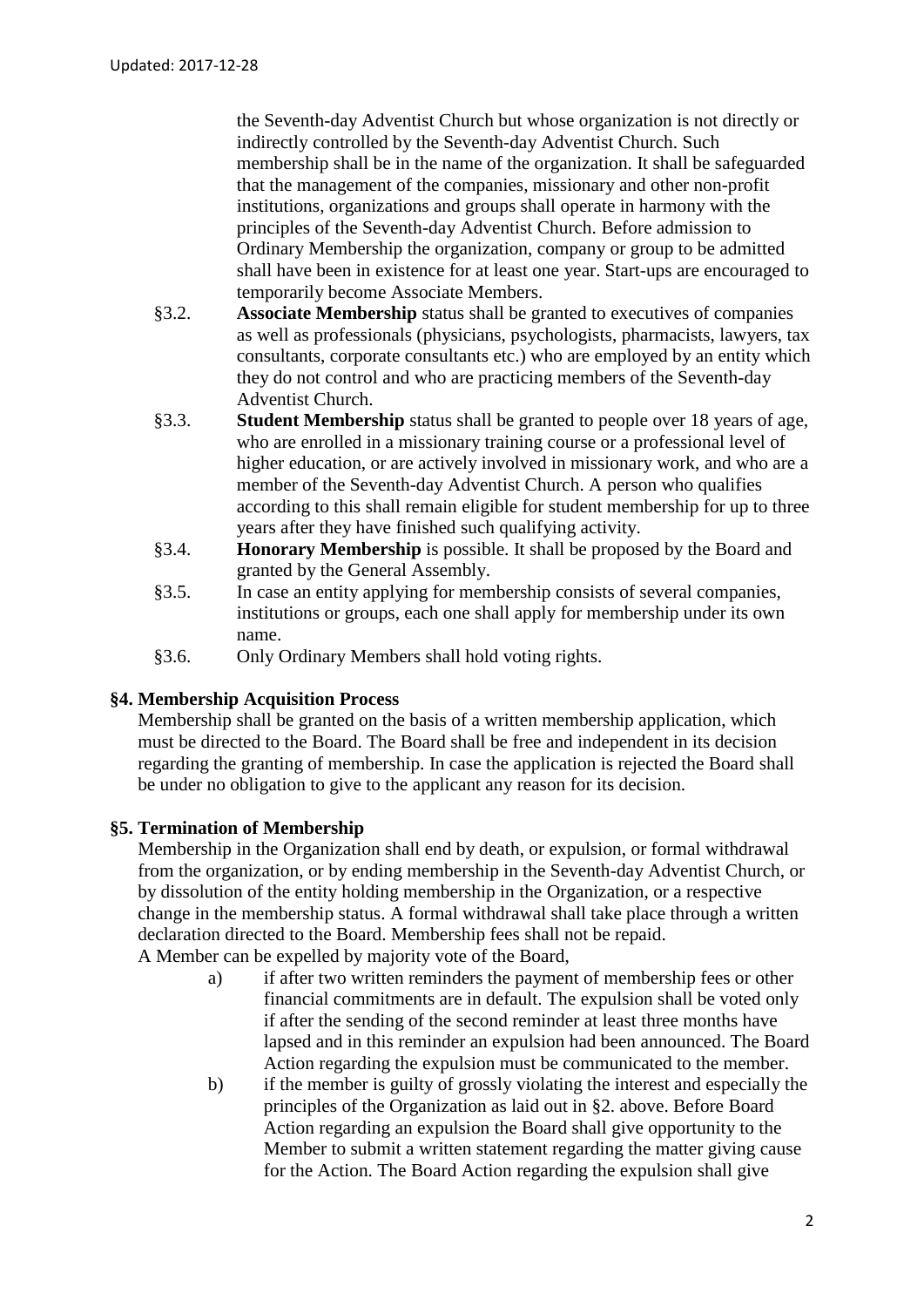written reason and shall be sent to the Member. The Member can appeal the Action before the General Assembly. The appeal shall be made within one month after receipt of the Action in writing and shall be directed to the Board.

## **§6. Organs of the Organization**

The organs of the Organization shall be the General Assembly and the Board.

## **§7. General Assembly**

- §7.1. The General Assembly shall be the meeting of all membership categories of the Organization. It shall take place at least once a year. It shall be called in writing by the President or, if he or she is incapacitated, by a Vice President, by giving at least four weeks' notice and including an agenda for the meeting. The agenda shall be set by the President or, if he or she is incapacitated, by a Vice President.
- §7.2. Each Member is entitled to submit in writing additions to the Agenda until two weeks before the General Assembly. The chairperson shall announce any additions to the Agenda at the beginning of the General Assembly.
- §7.3. Extraordinary General Assemblies shall be called by the Board if the interest of the Organization so require or if one third of the members with voting rights apply for it in writing, giving reason for it and naming the purpose of such an Assembly.
- §7.4. The General Assembly especially shall have the following functions: passing of the Budget for the following business year proposed by the Board; receiving of the Annual Report given by the Board; exonerating the Board; fixing Membership Fees; electing and dismissing Members of the Board, including the President and any Vice Presidents; voting changes of the Constitution; voting the dissolution of the organization; and voting the appeal by Members regarding Board Actions regarding their dismissal.

## **§8. Board**

- §8.1. The Board shall consist of not less than five (5) and not more than nine (9) individuals: The President, at least one Vice President, the Executive Secretary, the Treasurer and one representative of the Seventh-day Adventist Church, plus a respective number of Board Members at large.
- §8.2. The Organization shall be represented by the President and bound in legal matters by the President and one additional Board Member. Any Vice President, the Executive Secretary and the Treasurer each, together with one additional Board Member, shall also bind the Organization in legal matters. The authority of the Board in legal and financial matters shall be limited in such a way that matters with a financial value in excess of 20,000 Euro shall require an Action by the General Assembly.
- §8.3. The Board shall be responsible and shall have authority for all matters for which responsibility and authority has not been given to the General Assembly or any other organ of the Organization. In matters of special significance, the Board shall be under obligation to obtain an Action by the General Assembly.
- §8.4. The Board shall take its Actions in Board Meetings, which are called by the President, or, in case he or she is incapacitated, by a Vice President. An Agenda shall be included with the written invitation. A notice period of at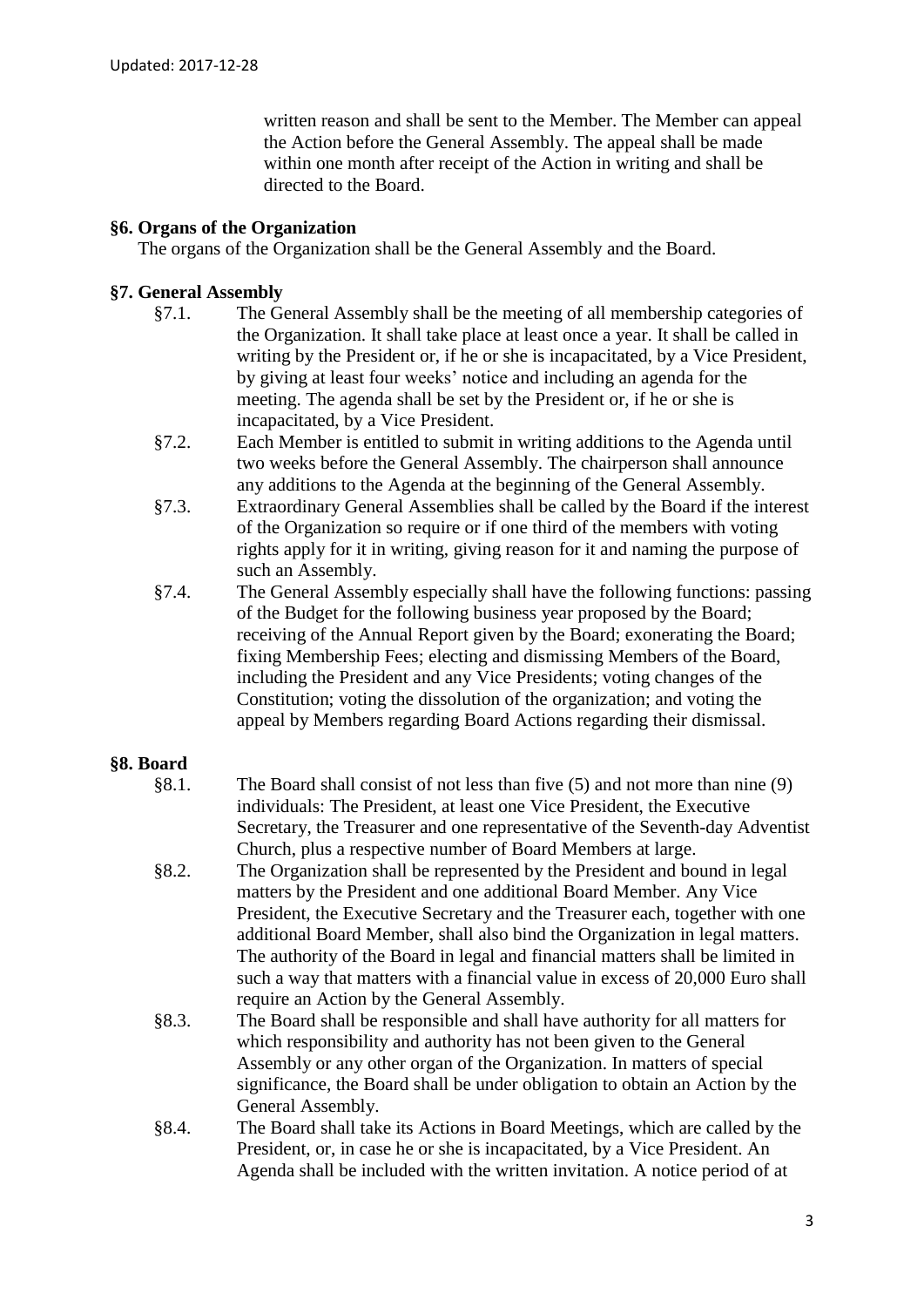least two weeks shall be given. The Board shall form a quorum if all Members of the Board have been invited and at least 50% of the total number of Board Members are present. Board Actions shall be carried by a simple majority. The Chair has the casting vote in case of a tie. The Board may take its Actions per capsulam, including phone, e-mail or other such means, if all Members of the Board agree to the deviating form of the decision process.

- §8.5. The Board Members shall be elected by the General Assembly for a period of three years. The Members of the Board shall take over their responsibility immediately after their election and maintain that responsibility until their successors, after another election, have taken over their responsibility. Eligible for election to the Board shall be, with the exception of the representative of the Seventh-day Adventist Church, only individuals who are part of an organization that holds ASI membership or are Members of the Organization. Discontinuation of Membership in the Organization shall also terminate membership as a Board Member.
- §8.6. The President shall chair all Meetings of the Board and the General Assembly. If he or she is incapacitated a Vice President shall chair the meetings.
- §8.7. Minutes shall be prepared of each meeting, which shall list the Actions taken. The minutes shall be signed by the Executive Secretary and the Chairperson of the respective meeting.
- §8.8. The Treasurer shall manage all finances of the Organization and submit an audited report to the Ordinary General Assembly. All auditing shall be done through an auditor appointed by the Seventh-day Adventist Church or any entity charged with this responsibility by the Seventh-day Adventist Church.
- §8.9. If a Member of the Board discontinues his or her office as a Board Member, the Board shall elect a replacement to be in office until the following General Assembly, if the total number of Board Members, because of this vacancy, should drop below five. The election of any replacement Board Member shall be confirmed by the following General Assembly. In case this confirmation does not take place, the General Assembly shall be free to elect another candidate whose term of office, however, shall end with the term of the other Board Members. The General Assembly shall vote by simple majority not to fill the vacant Board position, provided the number of Board Members will not drop below the required minimum and the vacancy concerns a Board Member at large.

#### **§9. Resolutions and Voting Procedures by the General Assembly**

- §9.1. The General Assembly shall be chaired by the President or, in case he or she is incapacitated, by a Vice President.
- §9.2. In general, all votes shall be taken openly. A vote shall be taken secretly and in written form if at least one third of the Members with voting rights present so require. In general, the election of all Board Members shall be by secret and written vote.
- §9.3. The General Assembly shall have a quorum regardless of the number of Members present.
- §9.4. Actions by the General Assembly, in general, shall be carried by a simple majority of the valid votes cast. For a change of the Constitution and